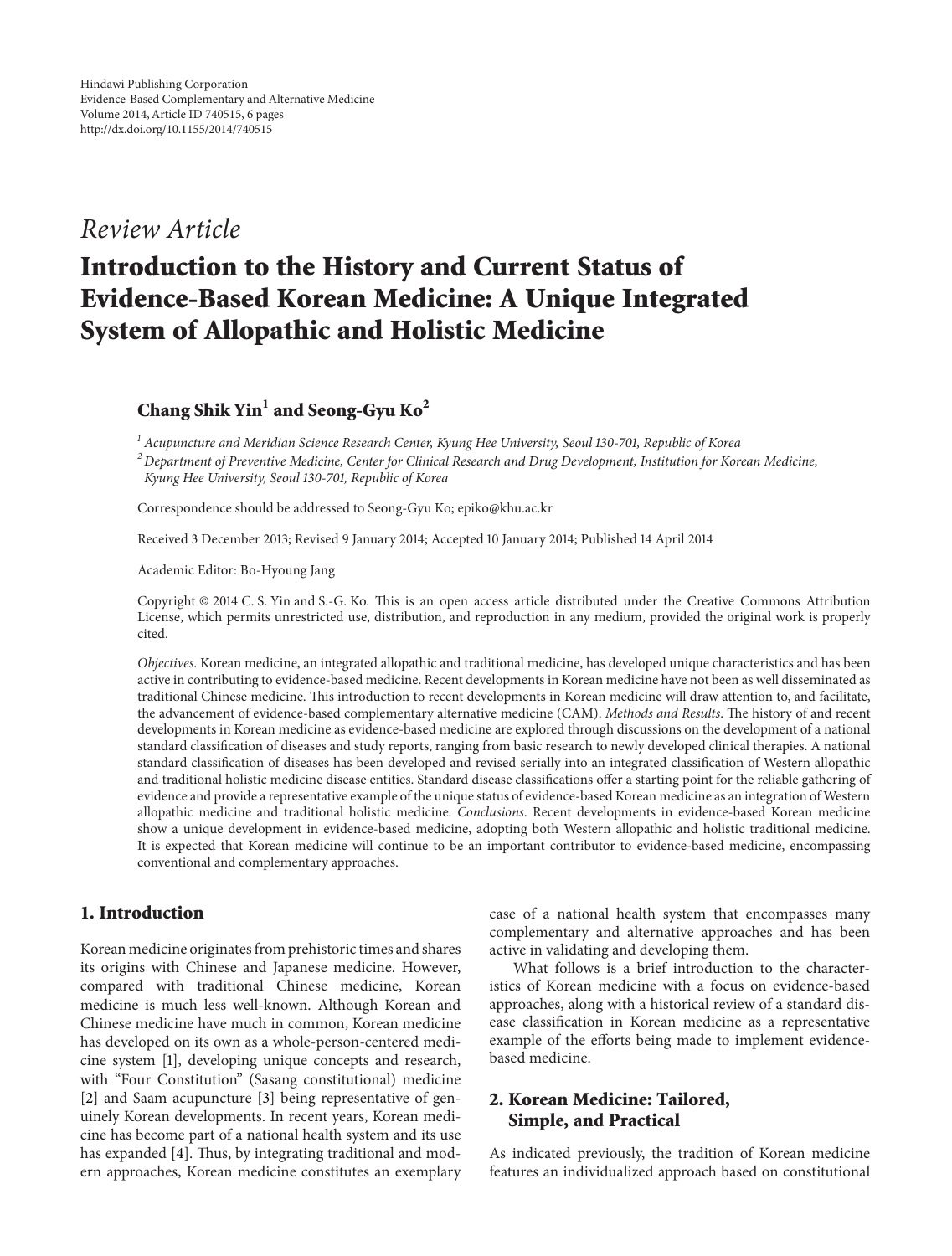energy traits of healthy qi [\[3\]](#page-4-2), with simple and practical solutions, based on these underlying energy traits or core principles [\[5\]](#page-4-4). Qi and tao are the core principles that the body and the environment are composed of and by which both of them function [\[6\]](#page-4-5). Korean medicine places importance on self-discipline, a constitutional approach, and the three treasures (essence, qi, and spirit) deep in the axis of life [\[7](#page-4-6)] and focuses on the power and active response of the healthy qi as innate intelligence, intricately linked with constitutional characteristics and human dignity, which may be reflected and evaluated differentially in a pattern of systemic manifestations, including disease-specific ones that are directly linked to the pathology and nonspecific ones that may be remote from the lesion, with no apparent linkage to the pathology. These nonspecific characteristics may reflect the response of the body to the pathology rather than the pathology itself.

## **3. Challenges in Evidence-Based Approaches to CAM**

Evidence-based medicine is about the best decision-making based on the best available evidence [\[8](#page-4-7)] and highlights a science and practice of medicine with a firm basis of evidence [\[9\]](#page-4-8). The evidence may vary in its hierarchical status and extent, but there may not be any strong opposition to the concept of a medicine being established and practiced based on stronger evidence.The evidence-based approach is rapidly gaining acceptance and expanding its realm, not only in academic [\[10](#page-4-9), [11\]](#page-4-10) or clinical activities but also with regard to regulation and insurance issues [\[12](#page-4-11)]. Complementary and integrative medicine is not an exception, even though there are many barriers, like the prioritization of classical books and practice as evidence sources [\[13](#page-4-12)].

In addition to the idea that traditional knowledge itself is an important source of evidence [\[14](#page-4-13)], the issue of evidencebased medicine is considered to be more challenging in the field of complementary and integrative medicine than in the field of the conventional allopathic medicine. Although a lack of research evidence for efficacy is said not to be evidence of a lack of efficacy [\[15\]](#page-4-14), the main challenge is, of course, primarily due to the relative scarcity of evidence in the field of complementary and integrative medicine. However, in addition to the scarcity, it may be partially due to differences in the theoretical context and philosophical perspectives between complementary and integrative medicine and conventional allopathic medicine. This conceptual difference is accompanied naturally by differences in clinical practice. The theoretical context and clinical practice of complementary and integrative medicine have been handed down from the past or have developed from clinical experience rather than from the widely accepted current knowledge of modern biology, science, and technology, as is the case in orthodox allopathic medicine in which measurements are devised and performed on the basis of theoretical context, clinical practice, and technology and are linked directly with the production of high-quality scientific evidence [\[16\]](#page-4-15). Differences in the theoretical context, clinical practice, and measurements, in

addition to the scarcity of evidence, complicate the issue of an evidence-based approach in the fields of complementary and integrative medicine.

## **4. Korean Medicine: An Exemplary Case in Evidence-Based Medicine**

In the history of complementary and integrative medicine, Korea's situation may be a unique and exemplary case. Although many countries still lack national regulation of CAM, Korea established the parallel operation of two independent medical systems (Western medicine and Korean medicine) [\[17\]](#page-4-16) in 1951, a rare instance whereby complementary and integrative approaches have been officially part of the national health system from the very start. In Korea, there is no generalist equivalent to a general physician in other countries. Each physician belongs to one of the two specialty professions: Western allopathic medicine or Korean medicine. Korean medicine is a specialty profession in which modern allopathic medicine and traditional, complementary approaches are integrated into a profession of modern holistic medicine. Only a few physicians satisfy the required educational and regulatory processes for both professions and receive both licenses from the government. Each is fully licensed to diagnose and treat patients and is independent in practicing medicine.

Korean medicine may be described as a form of integration of Western allopathic medicine and traditional medicine by considering the following points. (1) Educational programs for Korean medicine students and practitioners cover not only traditional knowledge but also the same basic and clinical medical sciences and research as in Western medicine. (2) Korean medicine practitioners are fully licensed to diagnose both disease entities of Western medicine origin and those of traditional medicine origin. (3) Treatment modalities provided by Korean medicine practitioners include those common in both Western and traditional medicine, as well as those specific to traditional medicine, such as acupuncture and yinyang balance concepts.

The Korean government has been promoting the evidence-based development of the national health system, especially with regard to Korean medicine, by means of standardization, research funding, and new drug development from herbal medicines. The Korean government has been expanding its research funding for such projects as Korean medicine diagnosis [\[18](#page-4-17), [19\]](#page-4-18) and new drug development from traditional herbal medicines [\[20](#page-4-19), [21](#page-4-20)].The Korean government invested a total of about 400 million US dollars during the first period to foster and develop Korean traditional medicine (2006–2010), with 63% invested in research and development projects, and planned to invest a total of about 1 billion US dollars during the 2nd period (2011–2015), with 34% invested in research and development projects [\[4\]](#page-4-3).

As a fundamental platform for an evidence-based approach in modern Korean medicine, the history of a standard disease classification is briefly examined here. A standard disease classification alone does not mean, and cannot justify, the notion that Korean medicine is an evidence-based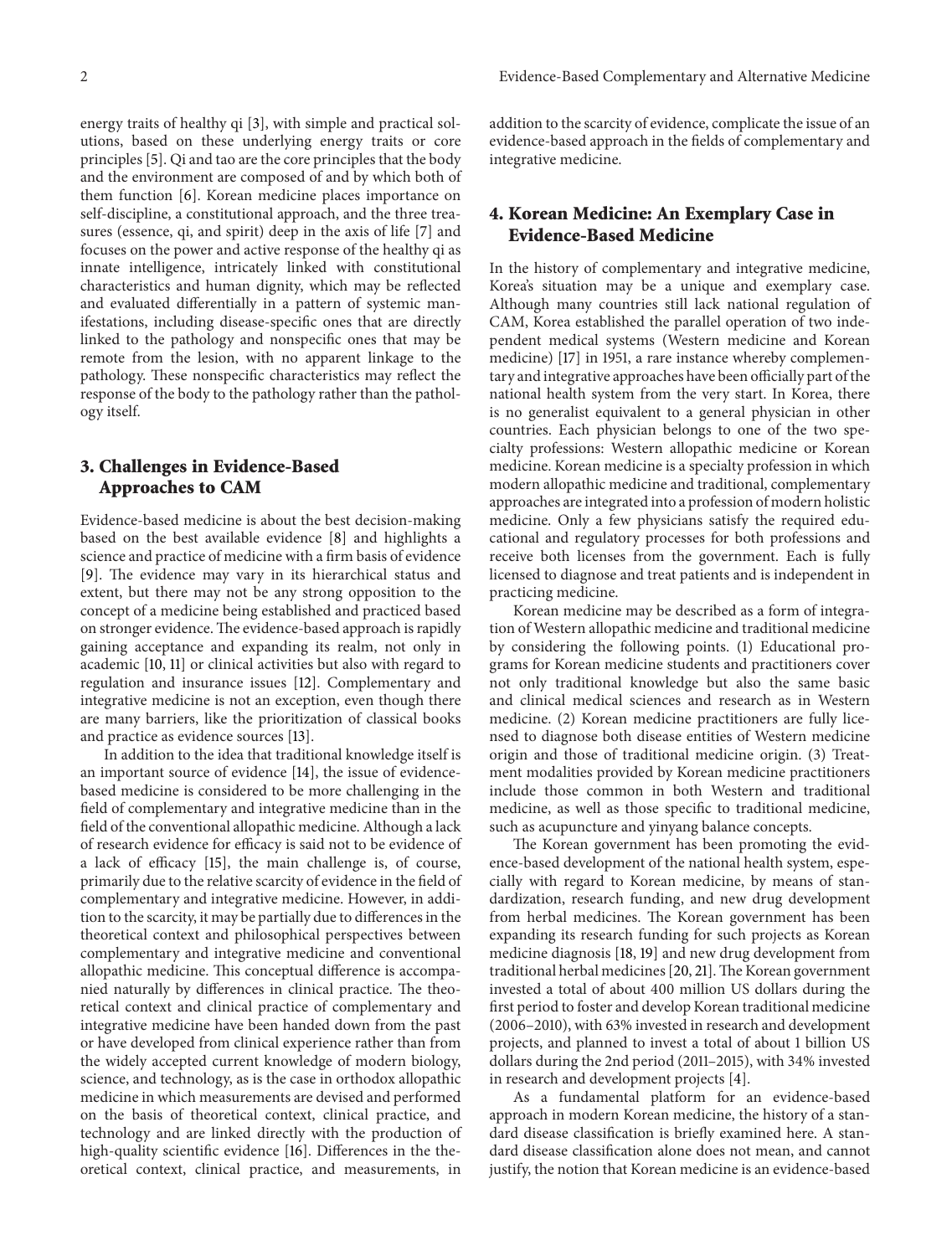approach. However, a standard disease classification may be an indispensable fundamental basis for evidence-based medicine.

## **5. Standard Disease Classification in Korean Medicine**

If any evidence of medical practice is collected, interpreted, and incorporated into evidence-based medicine, the clinical pictures of that medicine have to be captured, classified, and documented. A clinical picture that has not been captured and documented may not be used as evidence. If we are to capture the clinical picture of different systems of medicine, we may need different classification systems of the clinical entities targeted, evaluated, and treated with each system of medicine.

In an effort to capture the clinical picture and produce statistics on allopathic medicine and Korean medicine, different disease classification systems have been developed and stipulated as national standards in Korea. In the allopathic medicine field, a Korean adaptation of the World Health Organization (WHO) international classification of diseases (ICD) has been stipulated as the allopathic medicine volume for the Korean standard classification of diseases (KCD). The first edition of KCD appeared in 1952. It was revised in 1972, 1979, 1993, 2002, 2007, and 2010. In the Korean medicine field, the Korean medicine volume of KCD was first published in 1973 and was revised in 1979, 1995, and 2009. Recently, the KCD allopathic medicine volume and the KCD Korean medicine volume were integrated into one volume, "KCD6" in 2010 [\[22\]](#page-4-21).

Although pattern identification for the overall analysis of symptoms and signs is a core component of the theoretical context and clinical practice of Korean medicine as well as traditional medicine in China [\[23\]](#page-4-22) and Japan, the traditional way of pattern identification is still being developed as a standardized, validated diagnostic tool. A recent revision of the KCD Korean medicine volume (2009), which was then integrated into KCD6 in 2010, differed from previous revisions in several aspects. First, the hierarchy and appropriateness of the classification were thoroughly revised and improved. Second, the issue of possible overlap between allopathic medical entities and Korean medical entities was addressed in great detail and every effort was made to remove possible overlap. Possibly overlapping Korean medicine entities were replaced with existing KCD allopathic medicine entities. The remaining entities of genuine Korean medicine were classified under "U" codes. The genuine Korean medicine entities were classified into three categories: 97 diseases, 191 patterns/ syndromes, and 18 diseases-patterns/syndromes from "Four Constitution" medicine. This may have been the first attempt in the history of disease classification in which a national standard successfully integrated allopathic medicine entities and genuine traditional medicine entities into one classification that is widely applicable to all major regulations, such as the national health insurance system, national health statistics, and the traffic accident insurance system.

In the Joseon dynasty, about four centuries ago, there was already a comprehensive disease classification, which was usually composed of descriptions on related anatomy, physiology, etiology, manifestations, pattern differentiation, selfdiscipline, qigong, and the simple herbs prescribed. However, the concepts of diseases, disorders, and patterns were not so clearly defined or differentiated [\[24](#page-4-23)]. Over the course of serial revisions to Korean medicine disease classifications in the 20th and 21st centuries, the concepts of diseases, disorders, and patterns have been differentiated more explicitly, with the differentiation concepts embodied in the classification structure and entities classified. In a recent revision, many traditional medicine codes were replaced with allopathic medicine codes, with the remaining classification of genuine traditional medicine diseases, disorders, and patterns fully and systematically integrated with the allopathic medicine classification.

Recently, WHO has also sought to integrate the International Classification of Traditional Medicine (ICTM) [\[25](#page-4-24)] into its standard classification of diseases (ICD) when revising ICD-10 to ICD-11 with the concept of ontology-based disease classification by 2015 [\[26\]](#page-4-25). KCD, the integrated classification of diseases encompassing allopathic medicine codes and genuine Korean medicine codes, was a valuable source for the WHO project. Indeed, it is an important issue in the ICD revision project that ICD categories are listed in a mutually exclusive and jointly exhaustive way to make them useful for such purposes as mortality statistics and morbidity statistics [\[27\]](#page-5-0), which were also considered in the revision of KCD.

The standard classification of diseases will be an essential part of capturing the clinical pictures of medicine and a systematically organized classification will facilitate objective documentation, production of related statistics, and the contribution of complementary and integrative approaches to the general health of world citizens. In that sense, Korea's experiences in revising the national standard disease classification may well be an exemplary case to support and embody an evidence-based approach in institutionalizing complementary and integrative approaches and integrating them with conventional allopathic medicine.

## **6. Disorder and Pattern Coding in Korean Medicine**

According to the coding guidelines for the WHO ICD-10, a main condition is defined as the condition primarily responsible for the patient's need for treatment or investigation. A main condition is diagnosed at the end of the episode of health care. If there is more than one condition that may be considered as a "main condition," the one that was most responsible for the greatest use of resources is selected as a "main condition." If no diagnosis was considered to be made, the main symptom or problem may be selected as a "main condition" [\[28](#page-5-1)].

Disease codes of Korean medicine are a combined form of Western medicine codes and traditional Korean medicine codes. Korean medicine codes are regulated by the law.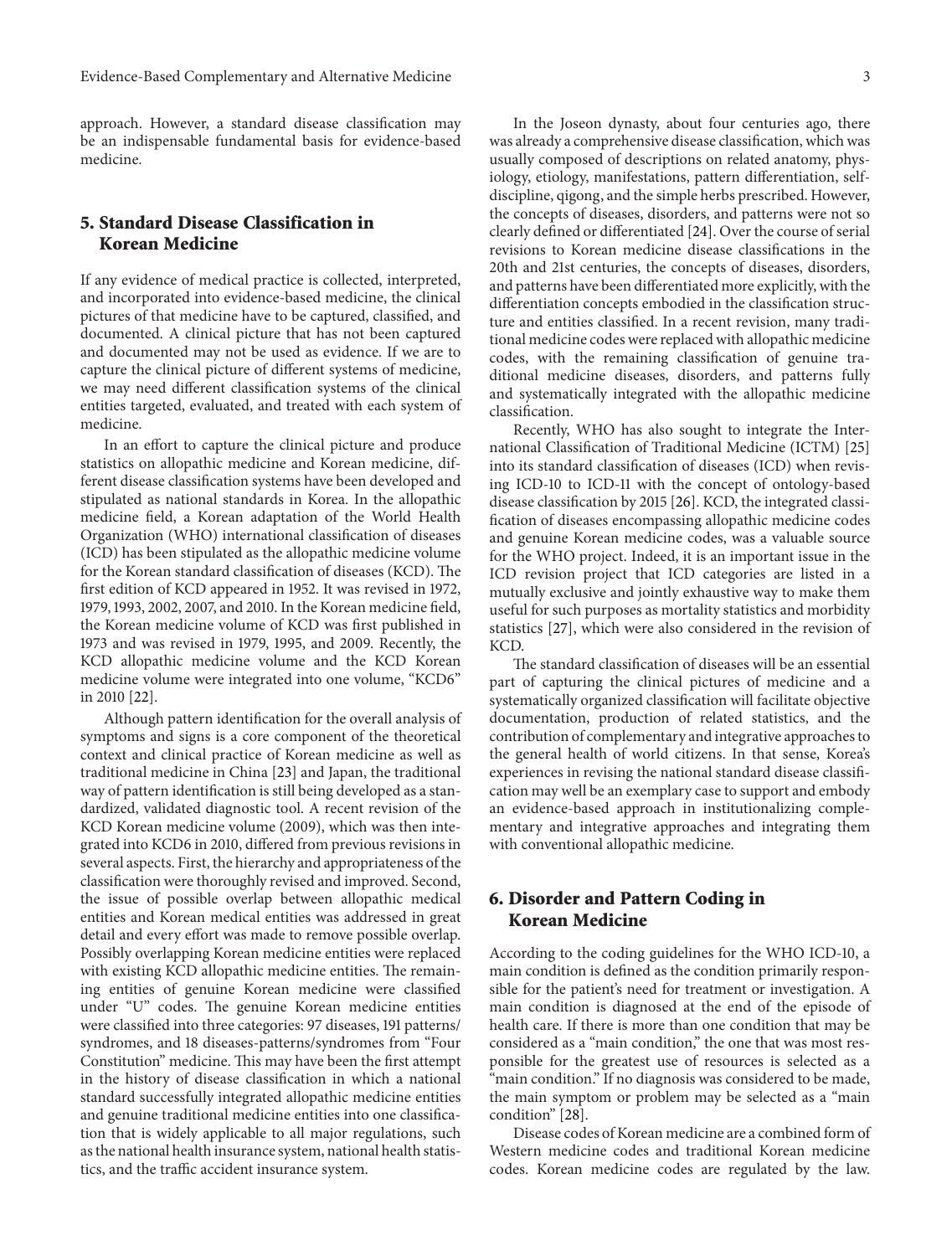According to the existing guideline for Korean medicine classifications [\[29\]](#page-5-2), the followings are generally recommended.

In the first place, a "main condition" code is selected. Disease classification codes may be selected from the conventional Western medicine codes based on the conditions that patients appeal most or the amount of resources consumed in the clinical management. If the practicing physician does not consider the conventional Western medicine codes to be appropriate for the clinical picture of the patient, then the traditional Korean medicine codes, that is, U-codes in KCD, are used. When traditional Korean medicine codes in the U-codes are considered to be appropriate, the practicing physician should decide which category codes in the traditional Korean medicine codes are appropriate for the clinical picture of the patient: disorder codes, pattern codes, or "Four Constitution" medicine-related codes [\[29\]](#page-5-2). In addition to the "main condition," other conditions that coexist or develop during the episode of health care and affect the management of the patient may also be listed [\[28](#page-5-1)]. In Korean medicine, codes for other conditions, as well as a code for a main condition, may be selected from both areas of Western medicine classification codes and traditional Korean medicine classification codes.

By following this practice, the practicing physician in Korean medicine may select a code that is considered to be most appropriate for the clinical picture of the patient, not only from the conventional Western medicine codes, but also from the traditional Korean medicine codes. Thus, selected disease coding may reflect the body of knowledge in Western medicine disease classification and traditional Korean medicine disease classification. In this sense, Korean medicine may be considered as an integration of conventional allopathic medicine and traditional holistic medicine.

A disease may be a set of dysfunctions in any of the body systems that may be defined by symptomatology, etiology, course and outcome, treatment response, linkage to genetic factors, and linkage to interacting environmental factors. A disorder/syndrome may be defined as a common pattern of similar symptoms in clinical practice. As to a disorder/ syndrome, the etiology is not known or multiple etiologies are related in the clinical manifestations [\[27\]](#page-5-0).

Disorders and patterns in traditional Korean medicine that are coded in the clinical practice of Korean medicine are the health care conditions that are responsible for the patient's need for treatment or investigation. Both the disorder and the pattern are diagnosed for the sake of treatment or investigation by practicing physician. Both are similar in that they are named after the body structures, causes, properties, severity, and so forth. However, the naming and concept of the disorder and the pattern in traditional Korean medicine usually deal with differential aspects of clinical pictures based on the theories of traditional medicine:

- (i) A disorder in traditional medicine is a clinical picture that is relatively constant throughout the duration of that disorder. A pattern in traditional medicine is relatively temporary (constant/temporary).
- (ii) A disorder in traditional medicine usually delivers information reflecting the local manifestation of the

pathology. A pattern in traditional medicine usually delivers information reflecting the systemic manifestation or the systemic response of the patient (local/ systemic, pathology/patient).

- (iii) A disorder in traditional medicine is a concept that summarizes findings that are specific to the pathologic process under investigation. A pattern in traditional medicine means the pattern of combination of the manifestations that encompasses both specific symptoms/signs and nonspecific findings such as pulse diagnosis and tongue diagnosis (specific/ nonspecific).
- (iv) A disorder may be applied for a time span. A disorder coding may be based on the main pathologic process which may show a causal relationship with the main manifestations in the patient. A pattern may be applied for a specific time span too. However, a pattern coding is based on the summarized whole picture that may be observed in the patient based on the perspectives of traditional medicine theories. A pattern is recognized based on the analysis of the systemic findings in the patient's body and mind which reflect the pathologic processes, responses to the pathologic processes, other concomitant findings, and innate or acquired constitutional traits of the patient (linear/multifactorial).
- (v) A disorder in traditional medicine is usually described with general terms of anatomy-physiology together with terms of signs and symptoms. A pattern in traditional medicine is usually described in terms of the traditional medicine theories that are used to summarize the whole picture findings in the patients such as yin and yang balance, cold and heat, meridian, or constitution (general/theoretical).
- (vi) A disorder in traditional medicine is used to describe the general characteristics considered to be relatively common to general population. A pattern in traditional medicine is used to describe the individual characteristics considered to be relatively specific to the patient at that time (commonality/individuality).

The concept of a pattern may reflect constitutional characteristics of the patient in addition to the disease or disorder characteristics. In other words, the systemic active response and individual characteristics of the patient's body and mind may be the target of the concept of a pattern diagnosed in traditional Korean medicine. However, the disorder in traditional Korean medicine and the disorder or disease in conventional Western medicine primarily target the disordered or pathologic process itself disregarding the patient that is actively trying to recover from that disordered process and to maintain balanced state of health. Considering the abovementioned concepts, the pattern and the disorder-disease may be considered as two complementary aspects that may be targeted when trying to capture the clinical picture of health care conditions.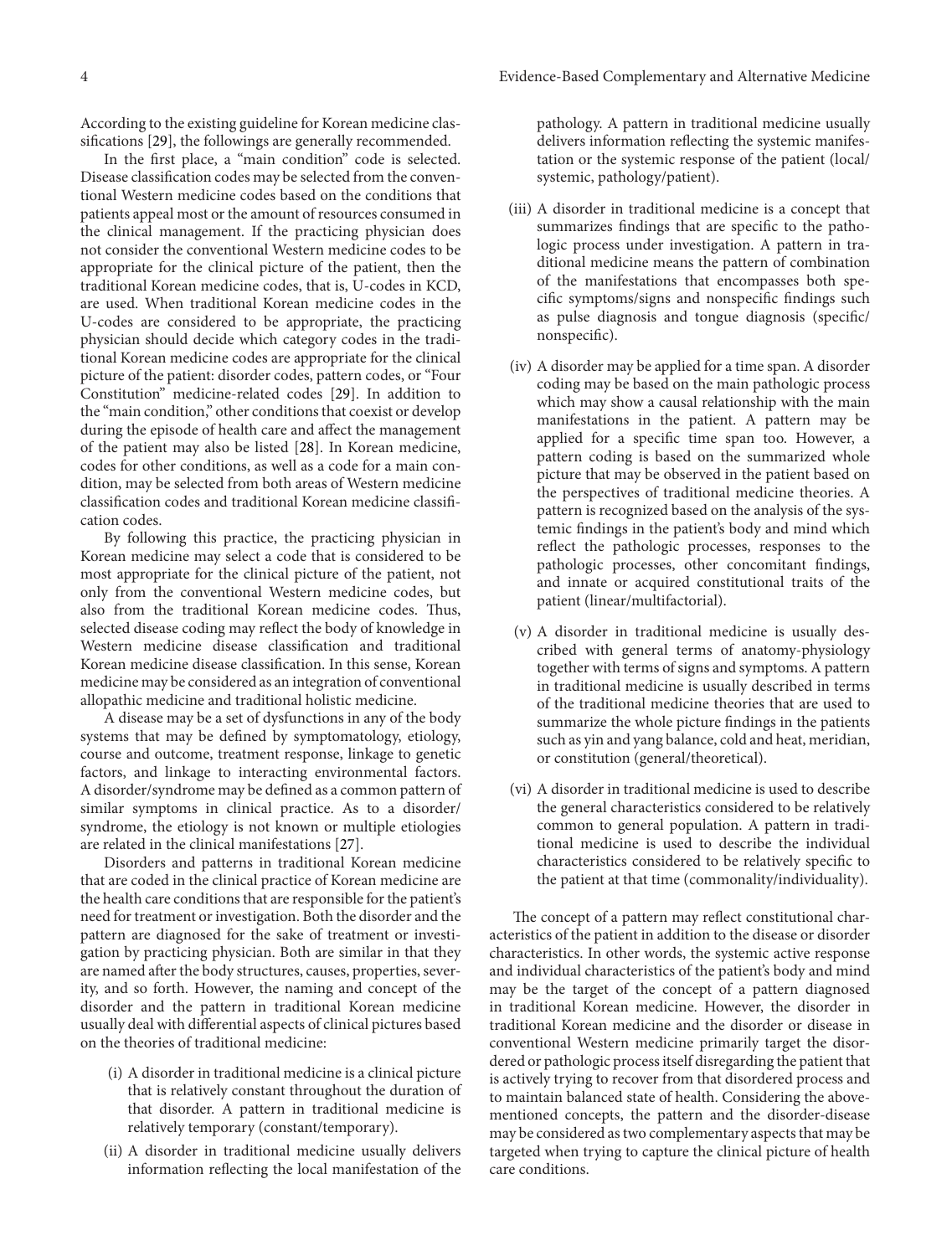Evidence-Based Complementary and Alternative Medicine 5

## **7. Conclusions**

Korean medicine has been an active player, at the forefront, in the implementation of evidence-based medicine. Korean medicine, an integrated conventional allopathic medicine and traditional holistic medicine, is exemplary in developing complementary and integrative approaches into an essential part of evidence-based mainstream medicine, implementing a national standard disease classification encompassing both allopathic and genuine traditional concepts. In this paper, recent developments regarding the biological activities of herbal medicines, diagnostic evaluations, and clinical applications are introduced. Korean medicine is expected to be an important contributor to the establishment and implementation of evidence-based, tailored medicine, integrating complementary and conventional approaches.

#### **Conflict of Interests**

There is no conflict of interests in this study.

#### **Acknowledgment**

This study was supported by a Grant of the Korea Healthcare Technology and Korean Medicine R&D Project, Ministry of Health & Welfare, Republic of Korea (A120642 and B120014).

#### **References**

- <span id="page-4-0"></span>[1] W. S. Cha, J. H. Oh, H. J. Park, S. W. Ahn, S. Y. Hong, and N. I. Kim, "Historical difference between traditional Korean medicine and traditional Chinese medicine," *Neurological Research*, vol. 29, supplement 1, pp. S5–S9, 2007.
- <span id="page-4-1"></span>[2] J. Lee, Y. Jung, J. Yoo, E. Lee, and B. Koh, "Perspective of the human body in sasang constitutional medicine," *Evidence-Based Complementary and Alternative Medicine*, vol. 6, supplement 1, pp. 31–41, 2009.
- <span id="page-4-2"></span>[3] C. Yin, H. J. Park, Y. Chae et al., "Korean acupuncture: the individualized and practical acupuncture," *Neurological Research*, vol. 29, supplement 1, pp. S10–S15, 2007.
- <span id="page-4-3"></span>[4] Ministry of Health & Welfare, *2nd 5-Year Comprehensive Plan to Foster and Develop Korean Traditional Medicine*, Ministry of Health & Welfare, 2011.
- <span id="page-4-4"></span>[5] J.-H. Won, "A study on the value of Donguibogam in medical science," *Korean Journal of Jangseogak Royal Library*, vol. 24, pp. 39–57, 2010.
- <span id="page-4-5"></span>[6] M.-L. Kim, "A study on the view of nursing life in the Donguibogam," *Philosophy and Culture*, vol. 18, pp. 63–106, 2009.
- <span id="page-4-6"></span>[7] N. I. Kim, "A study on the bodily perspective of Donguibogam," *The Journal of Humanities*, vol. 18, pp. 39–61, 2010.
- <span id="page-4-7"></span>[8] P. Squara, "Systematic approach: an evidence management strategy for better decision-making," *Journal of Evidence-Based Medicine*, vol. 6, no. 2, pp. 109–114, 2013.
- <span id="page-4-8"></span>[9] X. Liao and N. Robinson, "Methodological approaches to developing and establishing the body of evidence on postmarketing Chinese medicine safety," *Chinese Journal of Integrative Medicine*, vol. 19, no. 7, pp. 494–497, 2013.
- <span id="page-4-9"></span>[10] L. Steenfeldt and J. Hughes, "An evidence-based course in complementary medicines," *The American Journal of Pharmaceutical Education*, vol. 76, no. 10, article 200, 2012.
- <span id="page-4-10"></span>[11] P. F. Kotur, "Introduction of evidence-based medicine in undergraduate medical curriculum for development of professional competencies in medical students," *Current Opinion in Anaesthesiology*, vol. 25, no. 6, pp. 719–723, 2012.
- <span id="page-4-11"></span>[12] S. Yuan, Y. Liu, N. Li et al., "Impacts of health insurance benefit design on percutaneous coronary intervention use and inpatient costs among patients with acute myocardial infarction in Shanghai, China," *PharmacoEconomics*, vol. 32, no. 3, pp. 265– 275, 2014.
- <span id="page-4-12"></span>[13] W. Spence and N. Li, "An exploration of traditional Chinese medicine practitioners' perceptions of evidence based medicine," *Complementary Therapies in Clinical Practice*, vol. 19, no. 2, pp. 63–68, 2013.
- <span id="page-4-13"></span>[14] A. Helmstadter and C. Staiger, "Traditional use of medicinal agents: a valid source of evidence," *Drug Discovery Today*, vol. 19, no. 1, pp. 4–7, 2014.
- <span id="page-4-14"></span>[15] M. Yakoot, "Bridging the gap between alternative medicine and evidence-based medicine," *Journal of Pharmacology and Pharmacotherapeutics*, vol. 4, no. 2, pp. 83–85, 2013.
- <span id="page-4-15"></span>[16] L. McClimans, "The role of measurement in establishing evidence," *Journal of Medicine and Philosophy*, vol. 38, no. 5, pp. 520–538, 2013.
- <span id="page-4-16"></span>[17] G. Bodeker, "Lessons on integration from the developing world's experience," *The British Medical Journal*, vol. 322, no. 7279, pp. 164–167, 2001.
- <span id="page-4-17"></span>[18] B. K. Kang, T. Y. Park, J. A. Lee et al., "Reliability and validity of the Korean standard pattern identification for stroke (K-SPI-Stroke) questionnaire," *BMC Complementary and Alternative Medicine*, vol. 12, article 55, 2012.
- <span id="page-4-18"></span>[19] M. M. Ko, J. A. Lee, B. K. Kang, T. Y. Park, J. Lee, and M. S. Lee, "Interobserver reliability of tongue diagnosis using traditional Korean medicine for stroke patients," *Evidence-Based Complementary and Alternative Medicine*, vol. 2012, Article ID 209345, 6 pages, 2012.
- <span id="page-4-19"></span>[20] J. Choi, J. Lee, S. H. Kim, J. Kim, and S. Kim, "PG201 downregulates the production of nitrite by upregulating heme oxygenase-1 expression through the control of phosphatidylinositol 3 kinase and NF-E2-related factor 2," *Nitric Oxide*, vol. 33, pp. 42– 55, 2013.
- <span id="page-4-20"></span>[21] S. S. Shin, M. Jin, H. J. Jung et al., "Suppressive effects of PG201, an ethanol extract from herbs, on collagen-induced arthritis in mice," *Rheumatology*, vol. 42, no. 5, pp. 665–672, 2003.
- <span id="page-4-21"></span>[22] Statistics Korea, "Introduction to the Classification of Diseases," [http://kostat.go.kr.](http://kostat.go.kr)
- <span id="page-4-22"></span>[23] B. C. Shin, S. Kim, and Y. H. Cho, "Syndrome pattern and its application in parallel randomized controlled trials," *Chinese Journal of Integrative Medicine*, vol. 19, no. 3, pp. 163–171, 2013.
- <span id="page-4-23"></span>[24] W. Y. Chung, "Study of basic theory on the name of disease and the standardization of disease classification," *Korean Journal of Oriental Medical Pathology*, vol. 12, no. 1, pp. 82–95, 1998.
- <span id="page-4-24"></span>[25] P. Gao and K. Watanabe, "Introduction of the World Health Organization project of the international classification of traditional medicine," *Journal of Chinese Integrative Medicine*, vol. 9, no. 11, pp. 1161–1164, 2011.
- <span id="page-4-25"></span>[26] World Health Organization, "The International Classification of Diseases 11th Revision is due by 2015," [http://www.who.int/](http://www.who.int/classifications/icd/revision/icd11faq/en/index.html) [classifications/icd/revision/icd11faq/en/index.html.](http://www.who.int/classifications/icd/revision/icd11faq/en/index.html)